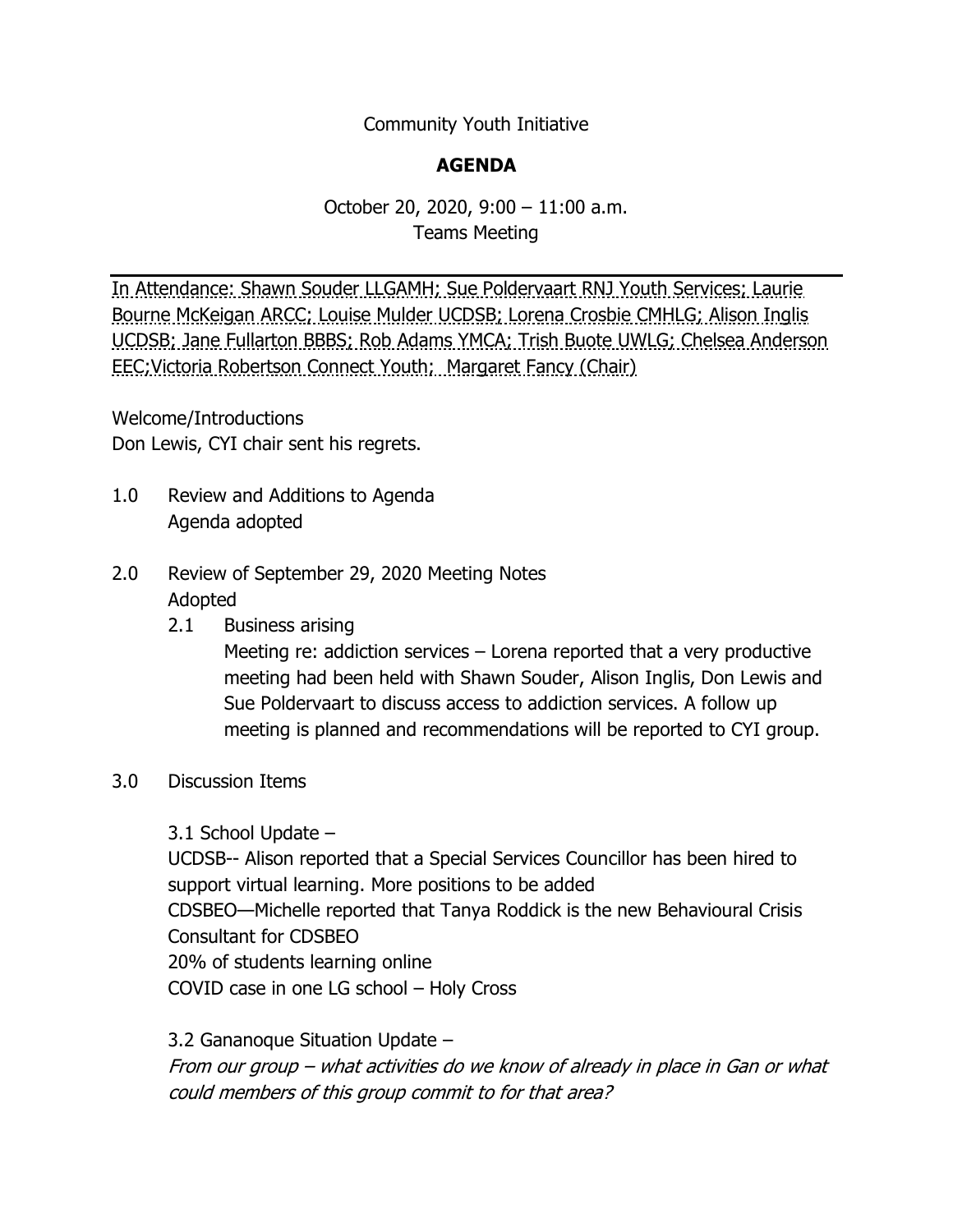- Increase promotion of Youth Activity Kits
- Kids Have Stress Too being offered
- Possibility of offering pop up in person programmes

## **Action: Members to consider what they could commit to in terms of offering support**

Margaret reported that a group of community partners including: Scott Gee (GPS); Sue P; Matt Harper (Deputy Mayor) Trevor Holme (Principal GISS); Kim Marshall (Health Unit); Don Lewis; Kari Lambe (Recreation Director); Margaret F. met to discuss next steps in terms of supporting recreation for youth. Citizens` group has not been active. Decision to make a presentation to Council, outlining gaps and asking for support from Council in terms of permission to apply for grants and considering a position to support youth in the community. Next meeting November 4

- 3.3 Youth Engagement Committee As a position for this has been established, where/how should this be supported/coordinated
- 3.4 Overdose Concerns Updated discussion from previous meeting re concerns in the Brockville and L&G area.

 Alison asked about the public education component of MDS plan. Agreement that Health Unit should be approached re: social media messages.

3.5 Transportation Update – Follow-up to discussion from previous meeting Jane reported that there has been no discussion specifically geared to youth transportation at City of Brockville level. Rob reported that Y is getting a number of youth from Prescott. Taxi

 vouchers have been offered to support. Victoria reported that one youth from that area is able to drive.

4.0 Roundtable/Other Business

Youth Activities Project – Sue reported that 178 kits had been delivered. They are looking for partners willing to provide more online activities. There are a growing number of community partners. Referrals for kits – go to rnjyouth.com There has been great feedback from participants.

Stingers – started on the  $20<sup>th</sup>$ ; runs every Tuesday.

Two groups of laser tag, Aaron's Mill lending library. Contact Hope Bennett for more information. Please spread the word